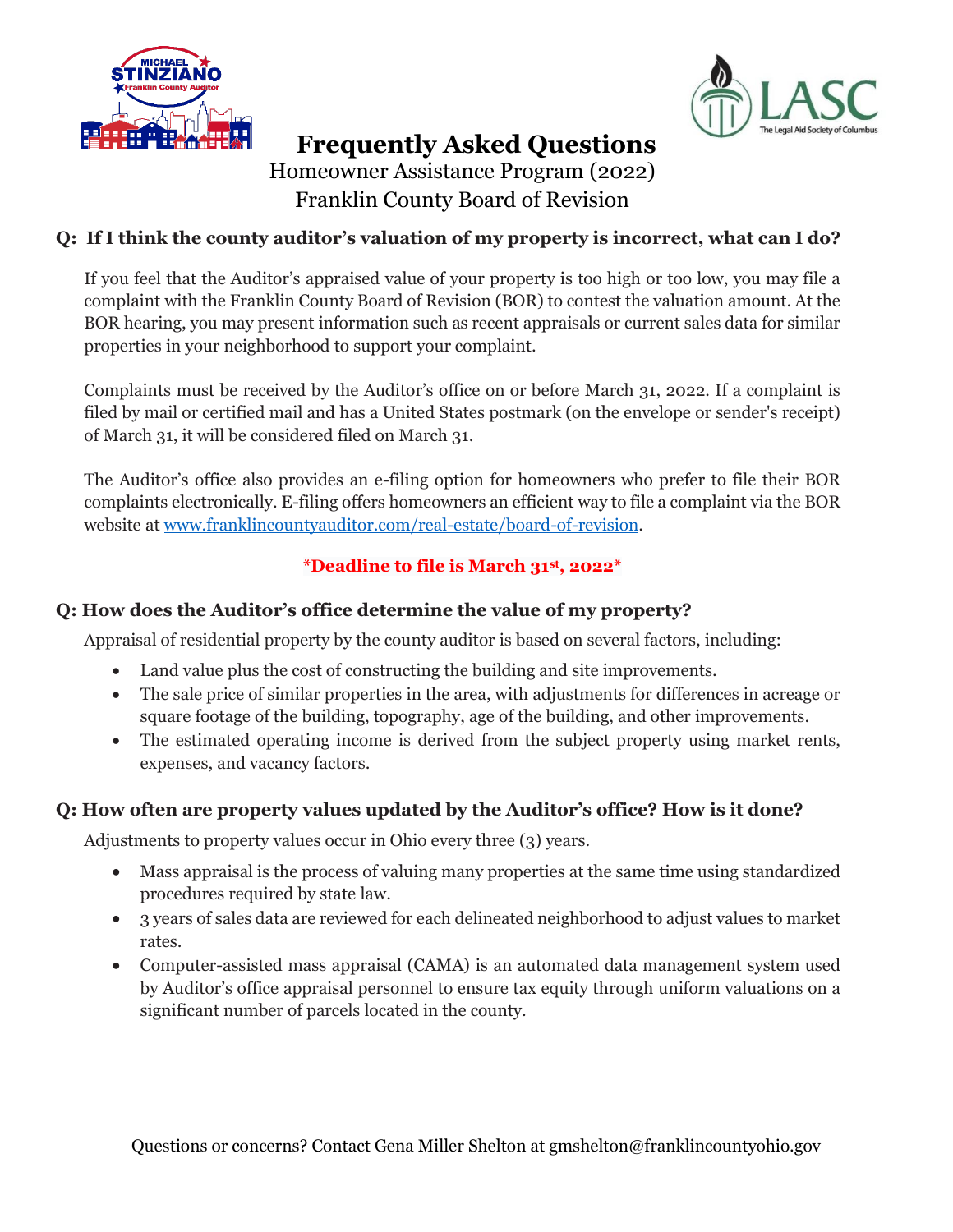#### **Q: How does a homeowner prepare for a BOR hearing?**

During the BOR process, the complainant has the burden of proof, which means that it is the responsibility of the complainant to effectively support their opinion of value. The complainant must provide reliable and credible information, evidence, and facts that demonstrate the purported market value of their property.

The following is a list of items that may be used as evidence to help demonstrate market value:

- A record of an open market sale of the property from the last three years
- A recently completed independent appraisal
- A list of recent sales of nearby similar properties (similarities can include the age of the property, square footage, and location)
- A realtor's Comparative Market Analysis of similar recently sold properties
- Itemized professional estimates, receipts, or photographs establishing costs for fixing an issue on the property

The following is a list of items that the BOR cannot accept as evidence:

- Lists of the Auditor's appraised value of similar properties
- Descriptions of the upkeep conditions of surrounding properties
- General neighborhood concerns
- Disagreements about tax rates or amounts due

### **Q: What happens after the Homeowner Assistance Program Clinic?**

If a homeowner decides to file a complaint with the Board of Revision, the volunteer will notate the homeowner's decision on the Clinic Reporting Form and an Auditor representative will follow up with the homeowner to ensure that their complaint is filed properly by March 31st.

A homeowner is **not** required to file a complaint with the Board of Revision by participating in the program. The opportunity to file a complaint with the BOR is the next action step if the homeowner disagrees with the Auditor's appraised value of their property.

If a homeowner does not want to file a complaint, no further action is necessary.

### **Q: What happens after a property owner files a complaint?**

After a homeowner submits a completed complaint form (DTE 1) and it is reviewed by the Auditor's office, the case is scheduled with the BOR or through the Auditor's Mediation Program. The Mediation Program is a less formal process than the Board of Revision that can be an efficient way for a homeowner to resolve their complaint.

If a homeowner's case is not chosen for Mediation, then a hearing will be scheduled with the Board of Revision, which is a three-member panel comprised of the county auditor, treasurer, and president of the board of county commissioners or their representatives. The BOR will give all parties not less than ten (10) days advance notice before the hearing.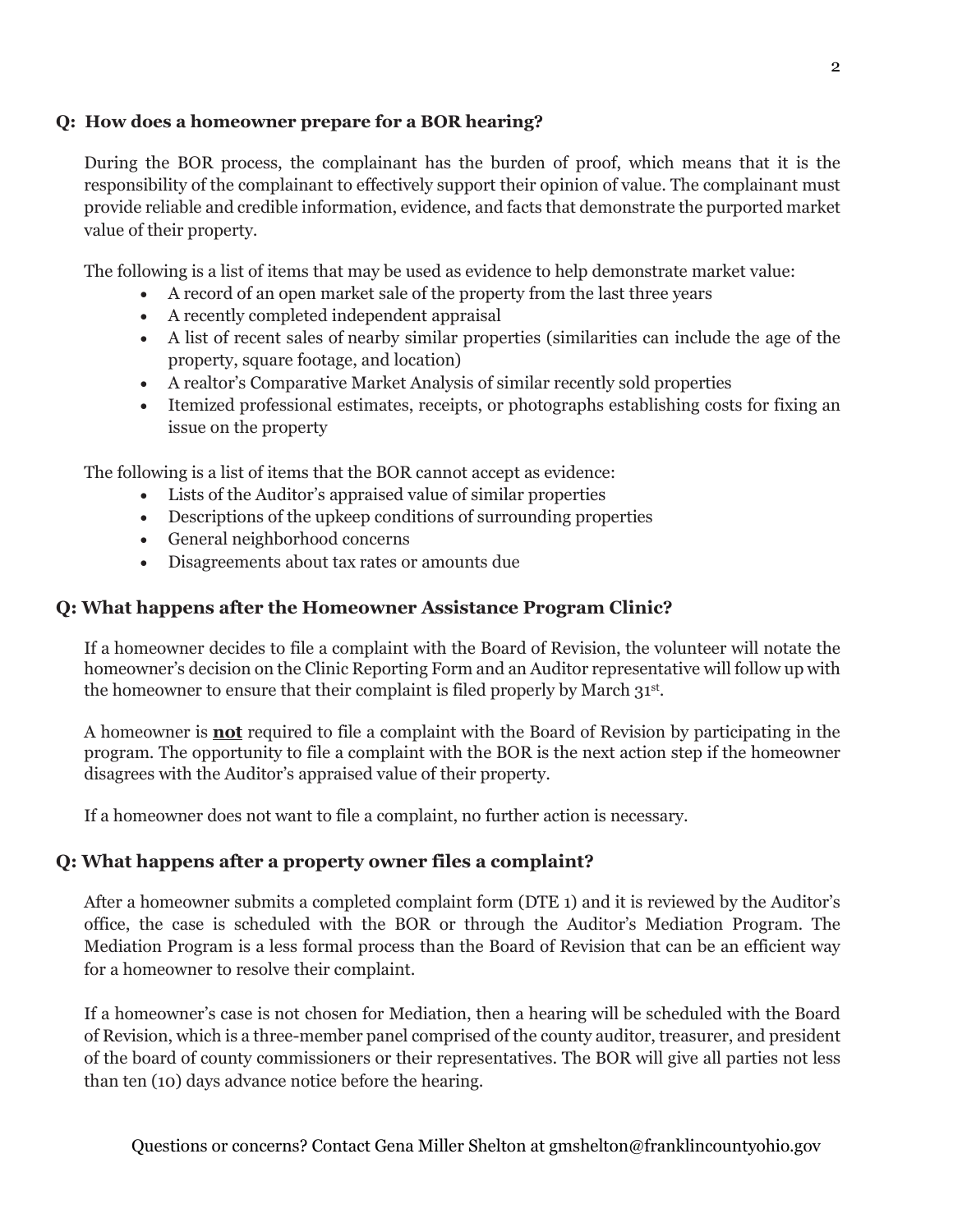#### **Q: Do property owners need an attorney to file a BOR complaint?**

For property deeded to an individual, an attorney is not required. Representation by an attorney is always encouraged. You may also want to consult with a real estate attorney for legal advice.

#### **Q: How long does the process take?**

Many factors impact the time it takes to completely process each BOR case: the total number of complaints received by the BOR, the number of prior-year cases still pending with the BOR, statutory time frames to which the county auditor and BOR must adhere, whether local boards of education file counter-complaints and more. Cases not countered by a board of education can typically be scheduled sooner. Generally, a minimum of six (6) months are required to schedule a BOR case, depending on its complexity and if the case is countered.

#### **Q: Why do some cases involve the school district's Board of Education?**

If a property owner seeks a valuation reduction amount equal to or greater than \$50,000 appraised value (\$17,500 taxable value), then the BOR is required by law to notify the local school board of that taxing district. Historically, school boards do not file counter-complaints against residential, owner-occupied properties.

#### **Q: What happens at a BOR hearing or Mediation session?**

BOR hearings and mediation sessions are generally limited to 20 minutes, during which the complainant may describe their property's physical characteristics and present reliable and credible evidence that is probative of their opinion of the property's true market value. The burden of proof rests on the property owner to present sufficient evidence to demonstrate the true market value of the subject property. Failure to meet that burden may result in no change in appraised value.

All documents submitted for evidence will be marked and remain with the Board of Revision. After the complainant's presentation, they may be asked questions by the remaining parties' counsel or the BOR hearing officer.

#### **Q: What is the mediation program?**

Mediation is a method by which complainants can settle Board of Revision cases without a formal BOR hearing. This process involves the complainant, an independent mediator, and a representative of the Franklin County Auditor's office (FCAO). During the process, the mediator assists with communication and negotiation between the complainant and the FCAO representative to help them reach a voluntary agreement regarding the Auditor's appraised value of the complainant's property. The Board of Revision must approve any agreement reached in mediation.

#### **Q: How do I request mediation?**

A property owner does not need to choose between mediation and the regular BOR process when filing a complaint. Rather, the Auditor's office reviews each complaint to determine its eligibility for mediation.

Questions or concerns? Contact Gena Miller Shelton at gmshelton@franklincountyohio.gov